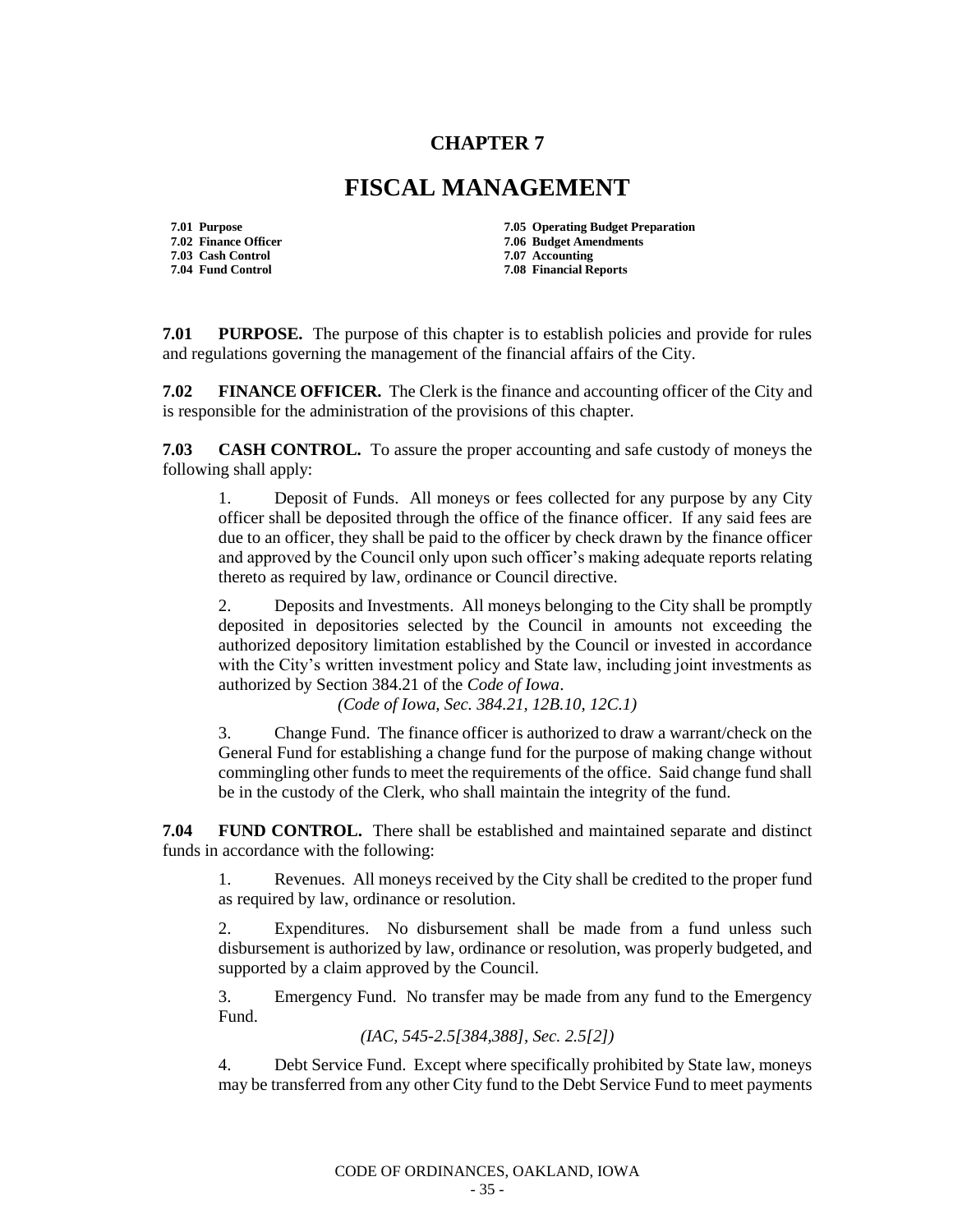of principal and interest. Such transfers must be authorized by the original budget or a budget amendment.

*(IAC, 545-2.5[384,388] Sec. 2.5[3])*

5. Capital Improvements Reserve Fund. Except where specifically prohibited by State law, moneys may be transferred from any City fund to the Capital Improvements Reserve Fund. Such transfers must be authorized by the original budget or a budget amendment.

*(IAC, 545-2.5[384,388] Sec. 2.5[4])*

6. Utility and Enterprise Funds. A surplus in a Utility or Enterprise Fund may be transferred to any other City fund, except the Emergency Fund and Road Use Tax Funds, by resolution of the Council. A surplus may exist only after all required transfers have been made to any restricted accounts in accordance with the terms and provisions of any revenue bonds or loan agreements relating to the Utility or Enterprise Fund. A surplus is defined as the cash balance in the operating account or the unrestricted retained earnings calculated in accordance with generally accepted accounting principles in excess of:

A. The amount of the expense of disbursements for operating and maintaining the utility or enterprise for the preceding three (3) months, and

B. The amount necessary to make all required transfers to restricted accounts for the succeeding three (3) months.

*(IAC, 545-2.5[384,388], Sec. 2.5[5])*

7. Balancing of Funds. Fund accounts shall be reconciled at the close of each month and a report thereof submitted to the Council.

**7.05 OPERATING BUDGET PREPARATION.** The annual operating budget of the City shall be prepared in accordance with the following:

1. Proposal Prepared. The finance officer is responsible for preparation of the annual budget detail, for review by the Mayor and Council and adoption by the Council in accordance with directives of the Mayor and Council.

2. Boards and Commissions. All boards, commissions and other administrative agencies of the City that are authorized to prepare and administer budgets must submit their budget proposals to the finance officer for inclusion in the proposed City budget at such time and in such form as required by the Council.

3. Submission to Council. The finance officer shall submit the completed budget proposal to the Council no later than February 15 of each year.

4. Council Review. The Council shall review the proposed budget and may make any adjustments in the budget which it deems appropriate before accepting such proposal for publication, hearing and final adoption.

5. Notice of Hearing. Upon adopting a proposed budget the Council shall set a date for public hearing thereon to be held before March 15 and cause notice of such hearing and a summary of the proposed budget to be published not less than ten (10) nor more than twenty (20) days before the date established for the hearing. Proof of such publication must be filed with the County Auditor.

*(Code of Iowa, Sec. 384.16[3])*

6. Copies of Budget on File. Not less than twenty (20) days before the date that the budget must be certified to the County Auditor and not less than ten (10) days before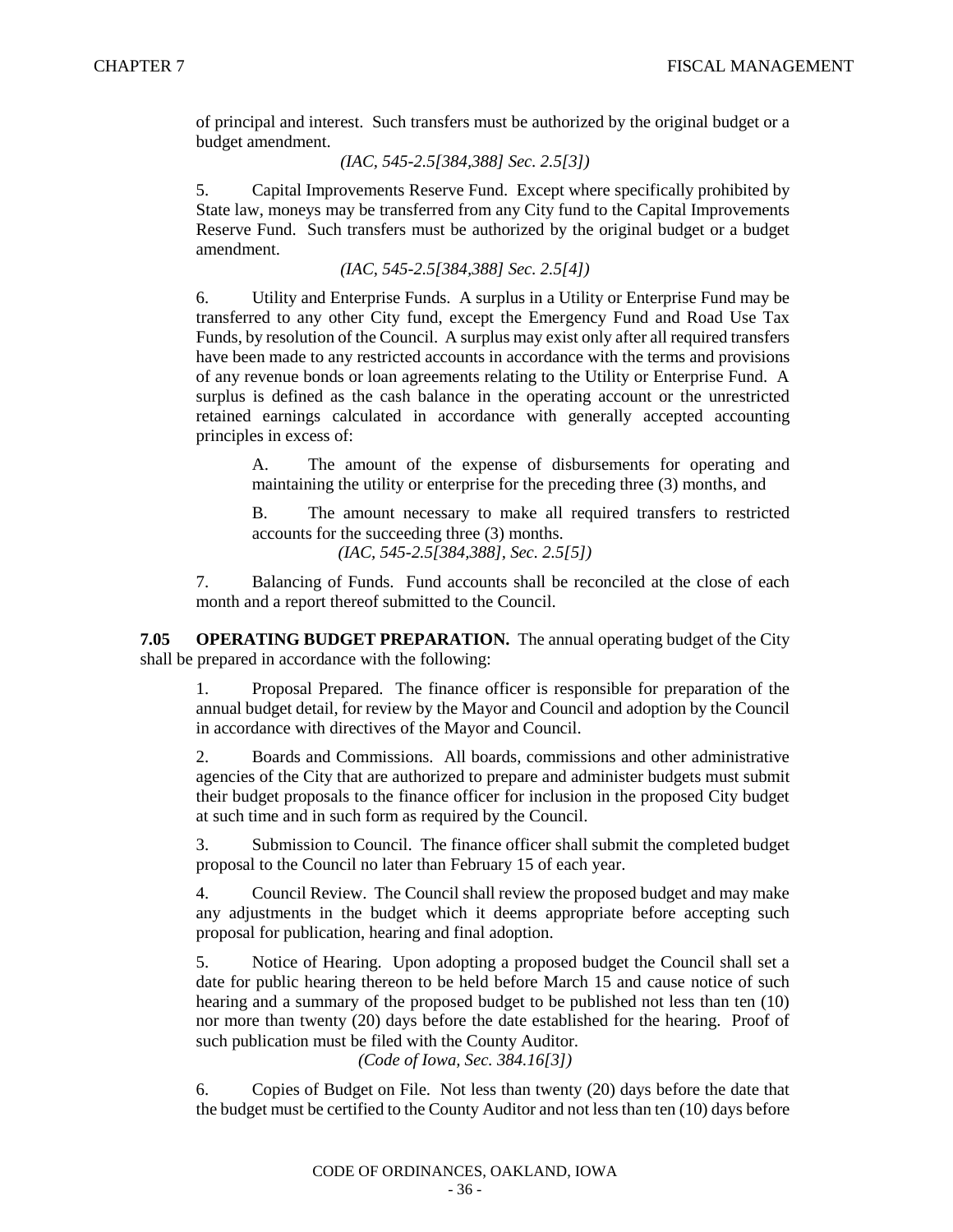the public hearing, the Clerk shall make available a sufficient number of copies of the detailed budget to meet the requests of taxpayers and organizations, and have them available for distribution at the offices of the Mayor and Clerk and at the City library. *(Code of Iowa, Sec. 384.16[2])*

7. Adoption and Certification. After the hearing, the Council shall adopt, by resolution, a budget for at least the next fiscal year and the Clerk shall certify the necessary tax levy for the next fiscal year to the County Auditor and the County Board of Supervisors. The tax levy certified may be less than, but not more than, the amount estimated in the proposed budget. Two copies each of the detailed budget as adopted and of the tax certificate must be transmitted to the County Auditor.

*(Code of Iowa, Sec. 384.16[5])*

**7.06 BUDGET AMENDMENTS.** A City budget finally adopted for the following fiscal year becomes effective July 1 and constitutes the City appropriation for each program and purpose specified therein until amended as provided by this section.

*(Code of Iowa, Sec. 384.18)*

1. Program Increase. Any increase in the amount appropriated to a program must be prepared, adopted and subject to protest in the same manner as the original budget. *(IAC, 545-2.2[384, 388])*

2. Program Transfer. Any transfer of appropriation from one program to another must be prepared, adopted and subject to protest in the same manner as the original budget.

*(IAC, 545-2.3[384, 388])*

3. Activity Transfer. Any transfer of appropriation from one activity to another activity within a program must be approved by resolution of the Council.

*(IAC, 545-2.4[384, 388])*

4. Administrative Transfers. The finance officer shall have the authority to adjust, by transfer or otherwise, the appropriations allocated within a specific activity without prior Council approval.

*(IAC, 545-2.4[384, 388])*

**7.07 ACCOUNTING.** The accounting records of the City shall consist of not less than the following:

1. Books of Original Entry. There shall be established and maintained books of original entry to provide a chronological record of cash received and disbursed.

2. General Ledger. There shall be established and maintained a general ledger controlling all cash transactions, budgetary accounts and for recording unappropriated surpluses.

3. Checks. Checks shall be prenumbered and signed by any two of the following: Clerk, Mayor, two Council members, or other designated City employees, following Council approval, except as provided by subsection 5 hereof.

4. Budget Accounts. There shall be established such individual accounts to record receipts by source and expenditures by program and activity as will provide adequate information and control for budgeting purposes as planned and approved by the Council. Each individual account shall be maintained within its proper fund and so kept that receipts can be immediately and directly compared with revenue estimates and expenditures can be related to the authorizing appropriation. No expenditure shall be